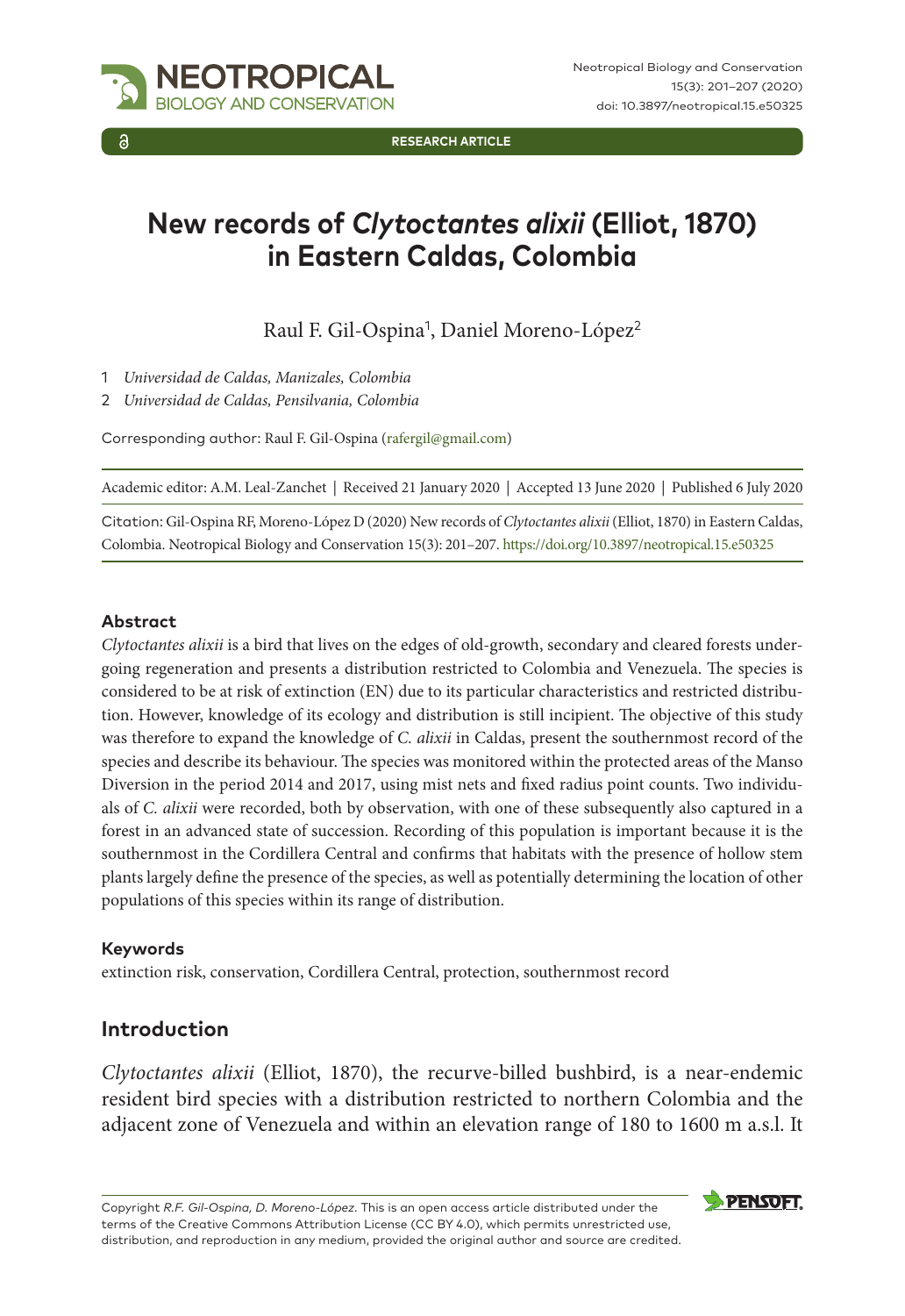belongs to the group of antbirds (Hilty and Brown 2001; Laverde and Stiles 2007; Ayerbe 2018) and its diet mainly comprises insects and other arthropods (Restall et al. 2006; Ridgely and Tudor 2009). This is a rare and local species found in the dense understoreys of old-growth, secondary and cleared forests undergoing regeneration (Hilty and Brown 2001; Restall et al. 2006; Laverde and Stiles 2007).

The natural history of this species is little known, although it is unmistakable throughout its range of distribution due to its large, curved and compressed bill (Ridgely and Tudor 2009). Originally described at the end of the 19<sup>th</sup> century, it was not recorded until 1914 in the Central Cordillera of the Colombian Andes, in the northern region of Antioquia, where several individuals were collected in Puerto Valdivia (Chapman 1926; Collar et al. 1992). For 60 years, there were no further records of the species and it was not until 2005 that it was recorded once again in the Department of Norte de Santander (Laverde and Stiles 2007) and, subsequently, in two more locations in the Departments of Antioquia and Santander (Colorado 2008). The last record of this species in the Department of Caldas was obtained in the year 1951 in La Sofía, in the Municipality of Samaná in the eastern part of the Department (Hilty and Brown 2001).

The species has been categorised both nationally and internationally as being in danger of extinction (EN) (IUCN 2016; Renjifo et al. 2016; Birdlife International 2017). The armed conflict in Colombia, together with the inconspicuous nature of the species and a lack of knowledge regarding its vocalisation, acted to impede the re-discovery of this species that, judging by the large quantity of museum specimens and its observation over a wide and diverse area, was once quite common (Birdlife International 2017). However, a slow and continual decline of the population is suspected due to the fact that it has lost around 57% of its habitat through land use conversion to agriculture, gold extraction and the establishment of illicit crops (Collar et al. 1992; Renjifo et al. 2002, 2016). Increased knowledge of the species, its ecology and distribution are therefore fundamental to its long-term survival and for the establishment of suitable conservation measures in the zones where it is still present.

### **Materials and methods**

#### **Study area**

The study area is located on the eastern flank of the Central Cordillera of Colombia, between the Municipalities of Norcasia and Samaná (5°36'N, 74°57'W; Figure 1A). Its elevation ranges from 500 to 800 m a.s.l. (Cardona et al. 2010) and it presents an approximate area of 462 ha in wooded zones undergoing regeneration and in mature forests, under the protection of ISAGEN (a private company that generates and markets energy), with a mountainous relief and high and scarped slopes (Cardona et al. 2010; Andrade et al. 2013). Three sites were sampled; the first was Portal de Entrada, which hosted a plant community with mature forest species, while the other two were Santa Bárbara and Predio Horizontes, comprising areas of grasses and cropland that had been abandoned 10 years previously and in which early regeneration was taking place (Figure 1A).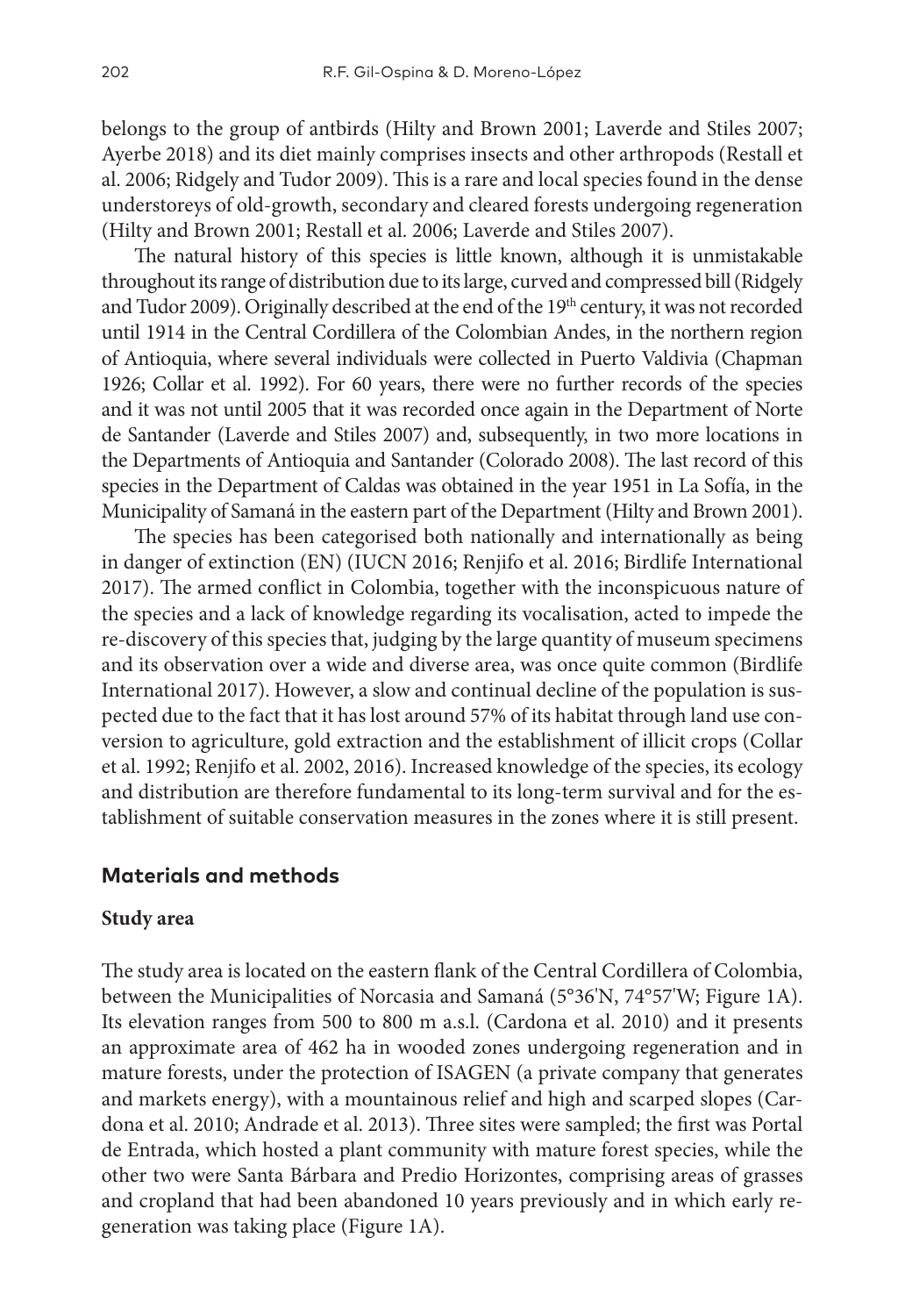

**Figure 1. A.** Sampling sites; **B.** Cut made by a male in search of insects in the stem of a plant of the genus *Costus*; **C.** Adult female captured in the same habitat.

## **Data collection**

For recording the species between 2014 and 2017, two widely-used techniques were used for bird sampling: mist netting and fixed radius point counts (Barlow et al. 2007). For each sampling procedure in the study area, six capture points were established, each with five mist nets ( $12 \text{ m} \times 2 \text{ m} \times 3 \text{ cm}$ ). These were randomly located at each of the three study sites and set between 6:00 and 11:00 h in order to record both morphometric and phenological data. Regarding the fixed radius point counts,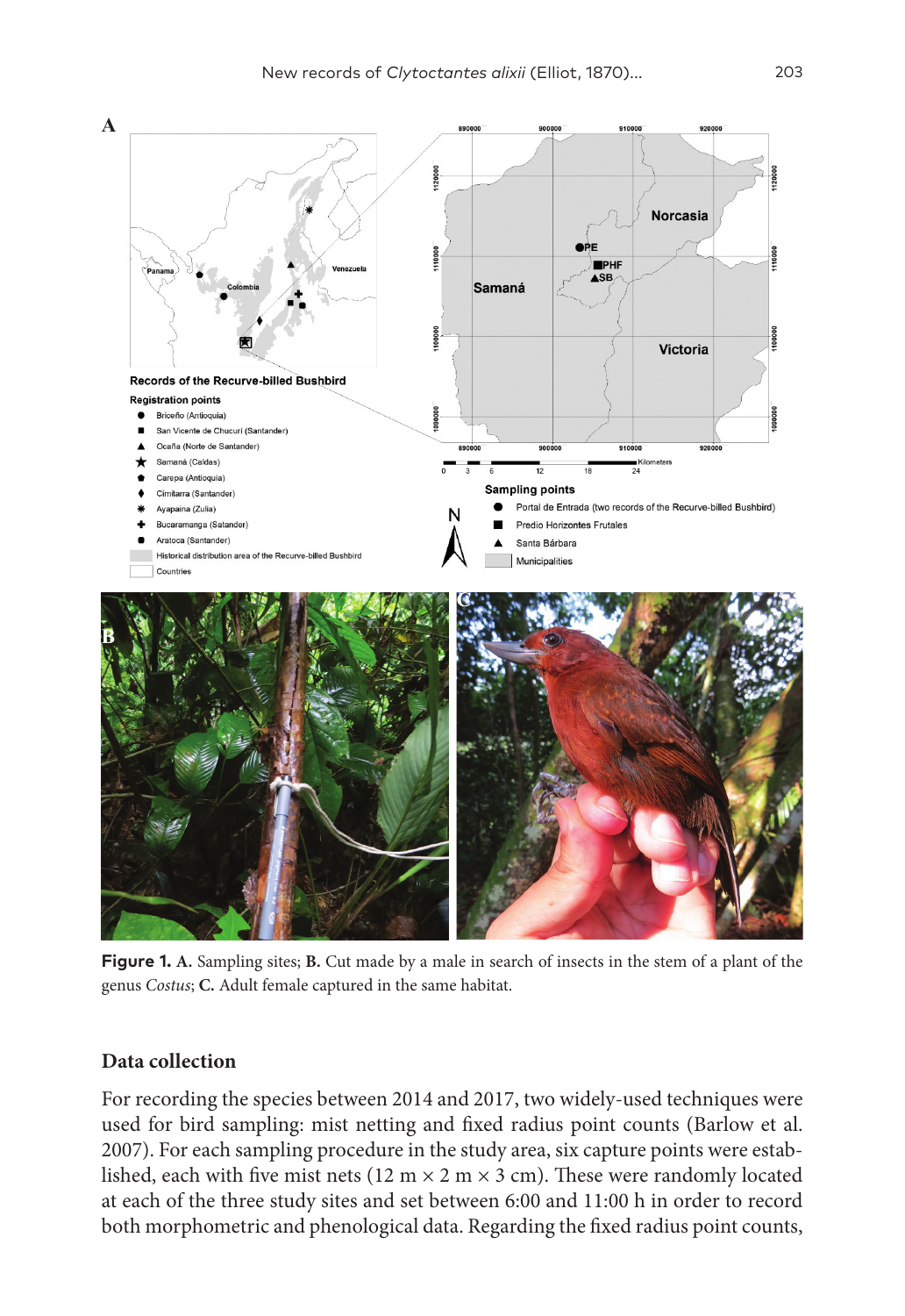eight points were established for each site, each with a duration of 15 min, a radius of 25 m and a minimum distance between points of 150 m (Bibby et al. 2000; Barlow et al. 2007), in which to make observations regarding the behaviour of the species.

## **Results**

During the four years of sampling, two individuals were recorded, both by direct observation while performing foraging activities in the count points, with one of these subsequently also captured (5°36'28.0"N, 74°57'14.3"W, 744 m a.s.l.), from a total sampling effort of 4874 h/net for the mist nets and 5040 minutes for the fixed radius point counts. The first record was made on 20 May 2014 when a male was found with either a female or an immature individual on the edge of a stream in search of insects on a plant of the genus *Costus* (Costaceae). The male made a cut from the base to the mid part of the plant as part of its foraging activity (Figure 1B).

The second record was made on 17 January 2016 when an adult female was captured in a mist net. This individual had an egg in its oviduct and presented no moulting on the body or wings (Figure 1C). The morphometric measurements of this individual were: closed wing length of 75 mm, tail length of 59 mm, tarsus length of 22.4 mm, exposed culmen length of 19.1 mm and corporal weight of 41.2 g. This female was captured at a distance of 200 m from where it was initially recorded.

### **Discussion**

The records reported here are the first made of the recurve-billed bushbird in Caldas since 1951 (Hilty and Brown 2001; Renjifo et al. 2002; Colorado 2008; Renjifo et al. 2016). Both records were made in the same habitat in the forest of Portal de Entrada, a site in an advanced stage of succession adjacent to a steeply sloping watercourse. This adds to previously-known habitats of the species, namely secondary vegetation and forest edges (Laverde and Stiles 2007; Colorado 2008). Notably, this is the southernmost location at which the species has been recorded since its re-discovery, at 185 km to the south of Puerto Valdivia, the last site in which the species was recorded in the Central Cordillera (Colorado 2008). Recent records of the species in the Municipality of Carepa in Antioquia and in the Municipalities of Aratoca, Cimitarra and Bucaramanga in Santander have been made available on the E-bird platform, indicating that the species is more abundant and widely distributed than previously thought.

Our findings suggest that, contrary to previous reports (Hilty and Brown 2001; Laverde and Stiles 2007), the reproduction period of this species can begin in January. Likewise, the reproductive status found by Laverde and Stiles (2007) suggests that the species could have reproduced in months prior to July, coinciding with that found in this study. The measurements of the species taken in this study agree with those found by Laverde and Stiles (2007) who, in their measurements for an adult female, reported an exposed culm of 20.4 mm, closed wing length of 72.1 mm, tail length of 53.9 mm, tarsus length of 21.1 mm and body mass of 32.5 g. However, our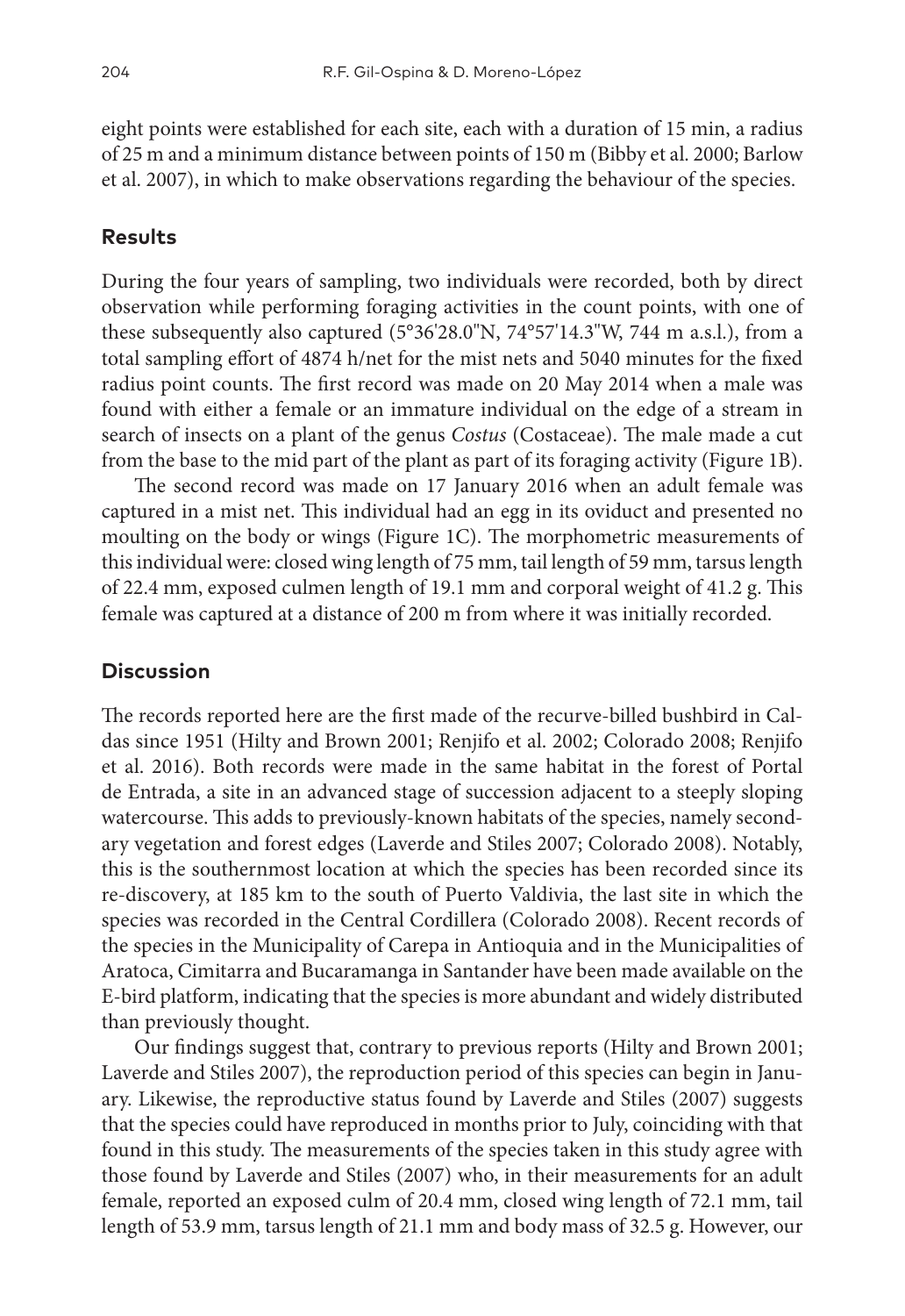data show slight variations (exposed summit 19.1 mm, closed wing length 75 mm, tail length 59 mm, tarsal length 22.4 mm and body mass 41.2 g). The most notable differences (in the length of the closed wing and the length of the tail) could have been due to the active moult presented by the female collected on 30 July 2005 by Laverde and Stiles (2007). Furthermore, the female captured in this investigation weighed almost 10 g more, which can be explained by the presence of the egg in its oviduct since, as a general rule, the presence of the egg itself acts to increase the bodyweight of the female (Rahn et al. 1975).

For individuals of this species, there seems to be a relationship with plants with hollow stems, perhaps where arthropods accumulate or where the soft bark is easy to open with their beaks. Furthermore, the stems on which they feed are generally dead, as living stems do not harbour as many arthropofauna as those that are in a state of decomposition or are simply easier to open (Laverde and Stiles 2007). This confirms that habitats with the presence of hollow stem plants, such as bamboo or sour cane, largely define the presence of the species, as well as potentially determining the location of other populations of the species within its distribution range.

The low rate of records over the four-year sampling period illustrates the rarity of this species and also demonstrates that the site in which they were recorded fulfils the basic requirements for subsistence of the species, in contrast to the situation in the other two sampling zones. This may be since it is a rare and local bird with specific habitat and dietary requirements, which makes it more susceptible to threat through habitat loss (Colorado 2008).

# **Conclusions**

The discovery of this population allows recognition of *C. alixii* as a priority species for conservation and research in Caldas, Colombia. This is the second population in the Cordillera Central and the southernmost record of the species following its re-discovery, which makes the area of considerable importance for conservation of the species. In addition, the relationship of the species with hollow stem plants is emphasised, even in environments where it has not previously been reported, which furthers our understanding of the factors that affect the presence of the species within its range of distribution and allows us to conclude that the risk faced by *C. alixii* is, in fact, lower than previously thought. Finally, increasing knowledge of the species is of vital importance since, at present, there is an important gap in the information regarding its ecology, distribution and natural history.

# **Acknowledgements**

This research was conducted under the framework of the monitoring of avifauna impacted by the diversion of the River Manso. We thank the University of Caldas and ISAGEN for funding the project of monitoring the wild vertebrate fauna in zones of influence of the productive centres of ISAGEN in eastern Caldas (Convention No 47/623). We also thank all of the working team of this project.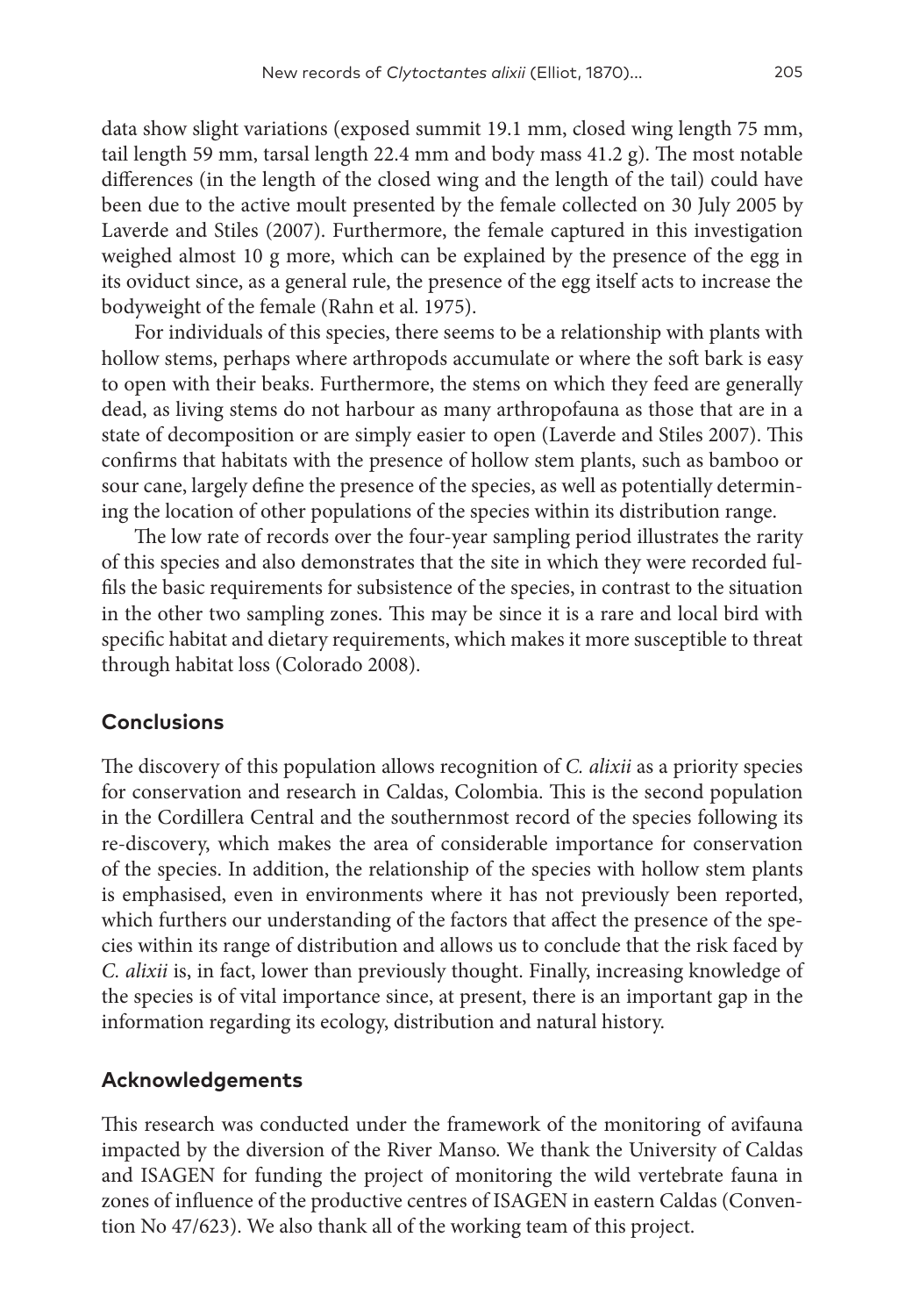# **References**

- Andrade GI, Valderrama E, Vanegas HA, González S (2013) Regeneración del hábitat en áreas con presencia documentada de especies amenazadas. Una contribución a la conservación asociada a la operación del proyecto Central Hidroeléctrica Miel I, cordillera Central de Colombia, departamento de Caldas. Biota Colombiana 14(2): 313–326.
- Ayerbe F (2018) Guía ilustrada de la avifauna colombiana (1st ed.). Wildlife Conservation Society, Cali, 212 pp.
- Barlow J, Mestre LAM, Gardner TA, Peres CA (2007) The value of primary, secondary and plantation forests for Amazonian birds. Biological Conservation 136(2): 212–231. <https://doi.org/10.1016/j.biocon.2006.11.021>
- Bibby CJ, Burgess ND, Hill DA (2000) Bird census techniques ( $2<sup>nd</sup>$  ed.). Academic Press, London, 302 pp.
- Birdlife International (2017) *Clytoctantes alixii*, The IUCN Red List of Threatened Species 2017. <https://doi.org/10.2305/IUCN.UK.2017-1.RLTS.T22701358A110784748.en>[Accessed: 10 March 2019]
- Cardona NF, David H, Hoyos SE (2010) Flora de la Miel, Central Hidroeléctrica Miel I-Oriente de Caldas, Guía ilustrada. ISAGEN-Universidad de Antioquia y Herbario Universidad de Antioquia (HUA), Medellín, 230 pp. [https://www.isagen.com.co/SitioWeb/](https://www.isagen.com.co/SitioWeb/delegate/documentos/sostenibilidad/practicas/guia-ilustrada-la-miel.pdf) [delegate/documentos/sostenibilidad/practicas/guia-ilustrada-la-miel.pdf](https://www.isagen.com.co/SitioWeb/delegate/documentos/sostenibilidad/practicas/guia-ilustrada-la-miel.pdf)
- Chapman FM (1926) The distribution of bird-life in Ecuador, A contribution to a study of the origin of Andean Bird-life, Volume LV. The American Museum of Natural History, New York, 784 pp.
- Collar NJ, Gonzaga LP, Krabbe N, Madroño A, Naranjo LG, Parker TA III, Wege DC (1992) Threatened Birds of the Americas: the ICBP/IUCN Red Data Book. International Council for Bird Preservation, Cambridge, 1150 pp.
- Colorado GJ (2008) Rediscovery of the Recurve-billed Bushbird for the Cordillera Central of Colombia. Ornitología Neotropical 19(3): 467–471.
- Hilty SL, Brown WL (2001) Guía de aves de Colombia. American Bird Conservancy-ABC, Cali, 1030 pp.
- IUCN (2016) The IUCN Red List of Threatened Species. Version 2016-3. www.iucnredlist. org [Accessed: 07 December 2019]
- Laverde O, Stiles FG (2007) Apuntes sobre el Hormiguero Pico de Hacha (Thamnophilidae: *Clytoctantes alixii*) y su re lación con un bambú en un bosque secundario de Colombia. Ornitología Colombiana 5: 83–90.
- Rahn H, Paganelli CV, Ar A (1975) Relation of avian egg weight to body weight. The Auk 92(4): 750–765. <https://doi.org/10.2307/4084786>
- Renjifo LM, Franco-Maya AM, Amaya-Espinel JD, Kattan GH, López-Lanús B [Eds] (2002) Libro Rojo de Aves de Colombia. Instituto Alexander von Humboldt, Bogotá, 562 pp. [http://www.humboldt.org.co/component/k2/item/223-libro-rojo-de-aves-de-colom](http://www.humboldt.org.co/component/k2/item/223-libro-rojo-de-aves-de-colombia-serie-libros-rojos-de-especies-amenazadas)[bia-serie-libros-rojos-de-especies-amenazadas](http://www.humboldt.org.co/component/k2/item/223-libro-rojo-de-aves-de-colombia-serie-libros-rojos-de-especies-amenazadas)
- Renjifo LM, Amaya-Villarreal AM, Burbano-Girón J, Velásquez-Tibatá J (2016) Libro Rojo de Aves de Colombia (Vol. II): Ecosistemas Abiertos, Secos, Insulares, Acuáticos Con-